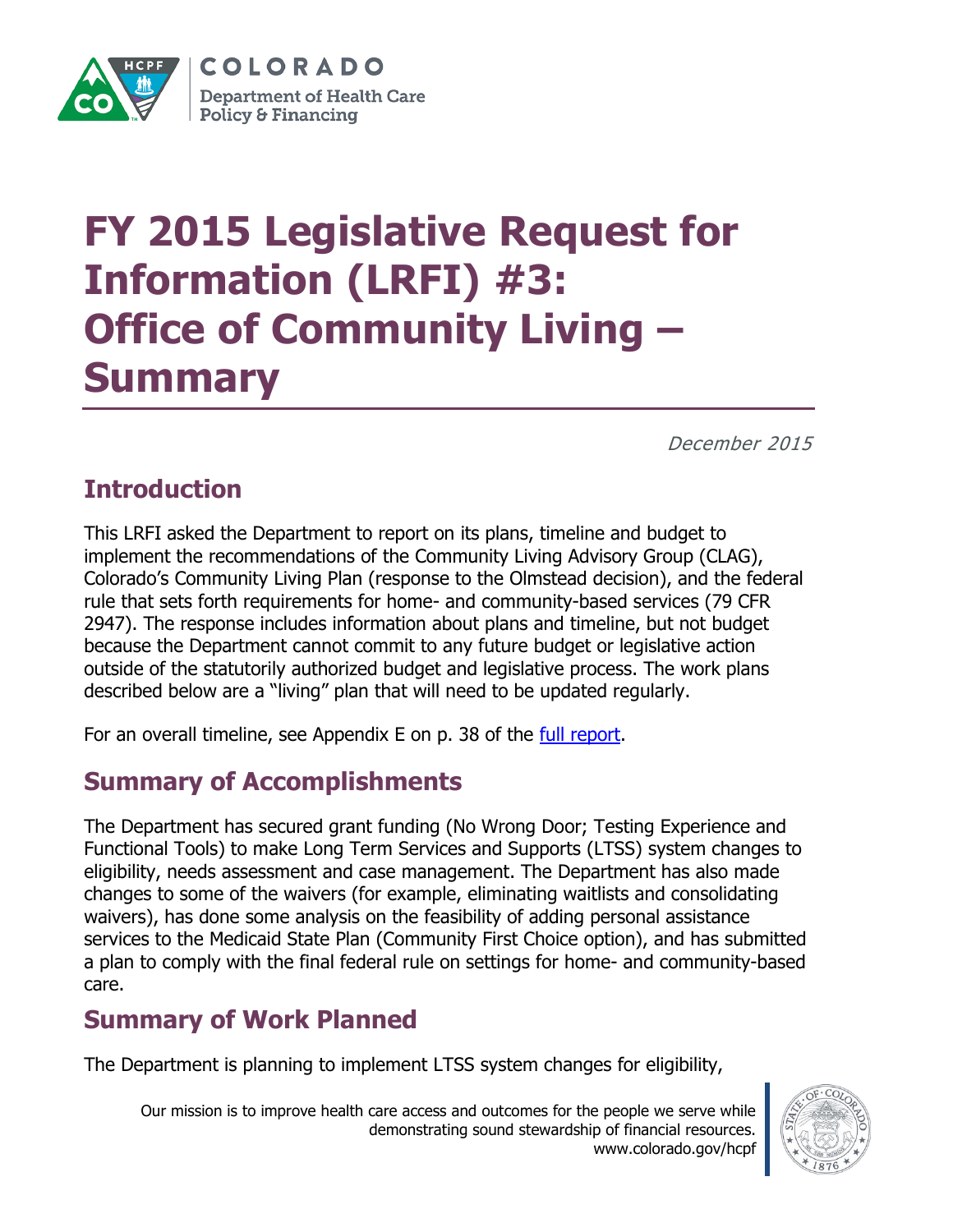assessment and conflict-free case management. The Department will also continue to examine if and how to consolidate waivers, and to look at the best way to provide personal assistance services to those who need them in order to remain in the community. This may mean including such services in the Medicaid State Plan. The Department will continue to work with its stakeholders and agencies such as the Colorado Departments of Human Services, Labor and Employment, Public Health and Environment, and Transportation to create better infrastructure for people to continue to live in the community. Finally, the Department will improve data and evaluation infrastructure to better coordinate and integrate LTSS with other care, and track the program outcomes.

The Department reported on its progress and plans in these categories:

- Person-centered care coordination (p. 12)
	- o **Main accomplishments**: Created task group for conflict-free case management; awarded TEFT grant to give clients better access to their records; outlined steps to align the Department's Accountable Care Collaborative (ACC) with LTSS.
	- o **Planned work**: Plan for conflict-free case management submittal due to the Colorado General Assembly in July 2016; as part of waiver redesign, provide clients a choice for case management agency; align the ACC and LTSS; develop a person-centered care plan; improve IT infrastructure to allow for better coordination and integration of LTSS with other care.
- $\bullet$  Entry point and eligibility (p. 15)
	- o **Main accomplishments**: Received No Wrong Door Grant; currently developing new eligibility tool and process for LTSS.
	- o **Planned work**: Develop and implement new eligibility tool and process for LTSS; test No Wrong Door model in 3 – 5 regions; design statewide No Wrong Door system.
- Waiver simplification and benefit redesign (p. 17)
	- o **Main accomplishments**: Eliminated waitlists for the HCBS Children's Extensive Support (CES) and Supported Living Services (SLS) waivers; merged the Persons Living with AIDS waiver into the HCBS Elderly, Blind and Disabled (EBD) waiver; sought and received stakeholder feedback on waiver redesign; submitted plan to comply with the final federal regulations regarding settings for home- and community-based services; added pediatric personal care benefit to the State Plan.
	- o **Planned work**: Update the feasibility analysis for the Community First Choice option to include personal assistance services in the State Plan; add CDASS to the SLS waiver; streamline rules and create consistent regulations

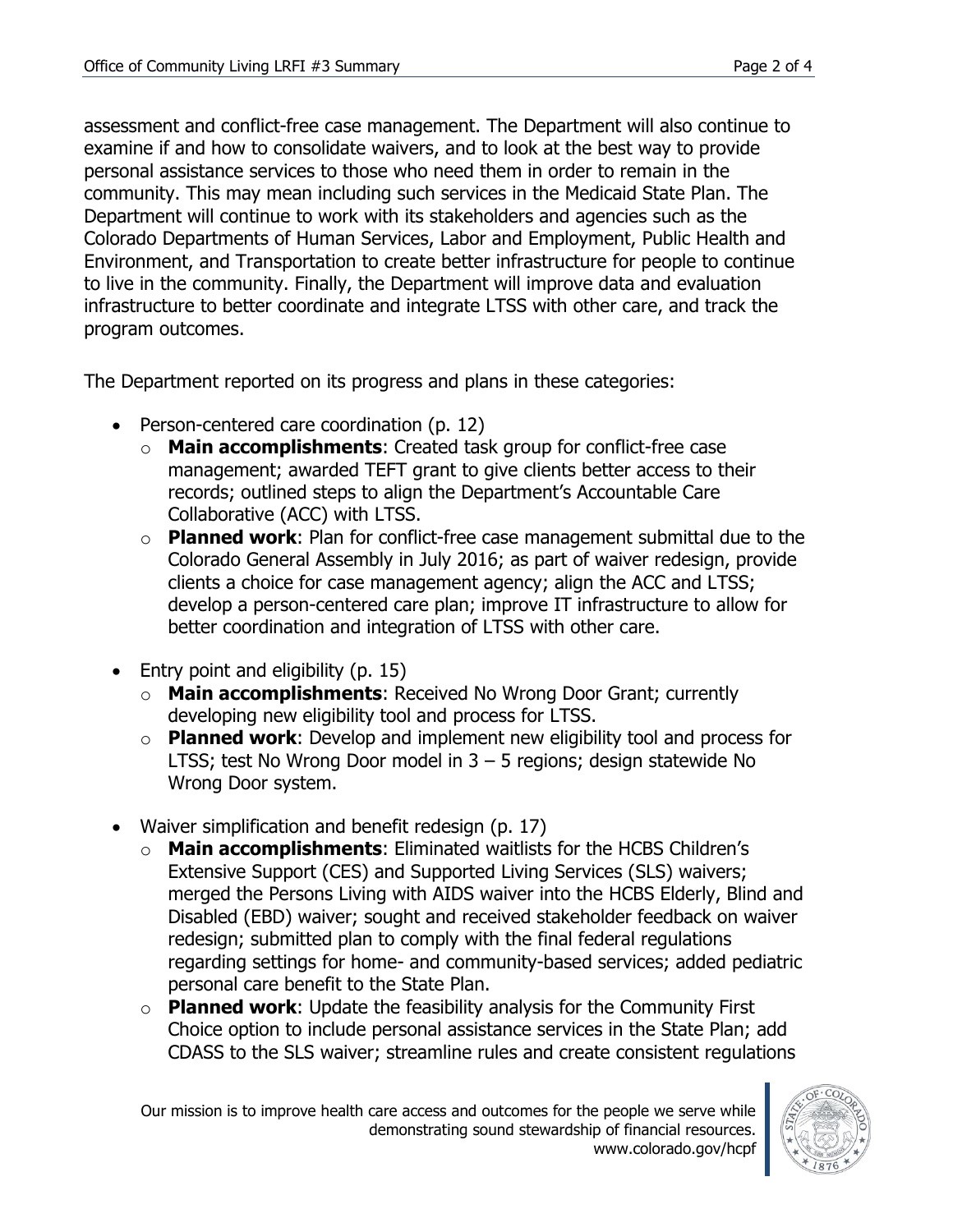for personal assistance services; convene the Respite Care Task Force; consolidate waivers for persons with intellectual or developmental disabilities; implement plan to comply with the final federal regulations regarding settings for home- and community-based services.

- LTSS workforce (p. 20)
	- o **Main accomplishments**: Provided staff training on person-centered thinking; worked with RCCOs to train care coordinators on the LTSS system and person-centeredness; published an updated list of In-Home Service and Support (IHSS) provider agencies on the Department website.
	- o **Planned work:** Develop training on person-centeredness and deliver it to state staff and case managers; develop a universal attendant list for the Department's Consumer-Directed Attendant Support Services (CDASS) and improve quality through appropriate background checks for attendants.
- Regulations  $(p. 21)$ 
	- o **Main accomplishments**: Four bills were passed to allow the Department to better meet LTSS needs in Colorado; completed a comprehensive review of [10 CCR 2505-10 sections 8.400 through 8.499,](https://www.sos.state.co.us/CCR/GenerateRulePdf.do?ruleVersionId=6419&fileName=10%20CCR%202505-10%208.400) regarding long-term care.
	- o **Work planned**: Review and update the rules governing programs for individuals with intellectual and developmental disabilities. Continue to engage stakeholders for their ongoing input in these and all other areas of implementation of LTSS redesign.
- Housing and transportation (p. 22)
	- o The Department partners with CDHS and CDOT in their efforts to improve access to housing and transportation for older adults and those with disabilities. CDHS and CDOT are the lead agencies for this work.
- $\bullet$  Employment (p. 25)
	- o **Main accomplishments**: Built cross-agency relationships, especially with the Division of Vocational Rehabilitation, to help employers, job coaches, and Medicaid case managers understand how to connect individuals with disabilities to employers; increased participation in the Medicaid Supported Employment benefit through the DD and SLS waivers; expanded the Medicaid Buy-In program to the HCBS-EBD and HCBS-CMHS waivers.
	- o **Work planned**: Expand Medicaid Buy-In to additional eligible groups; continue to collaborate with the Colorado Department of Labor and Employment on the Workforce Innovation and Opportunity Act, the Fair Labor Standards Act and other workforce initiatives and issues.
- Monitoring and evaluation (p. 27)